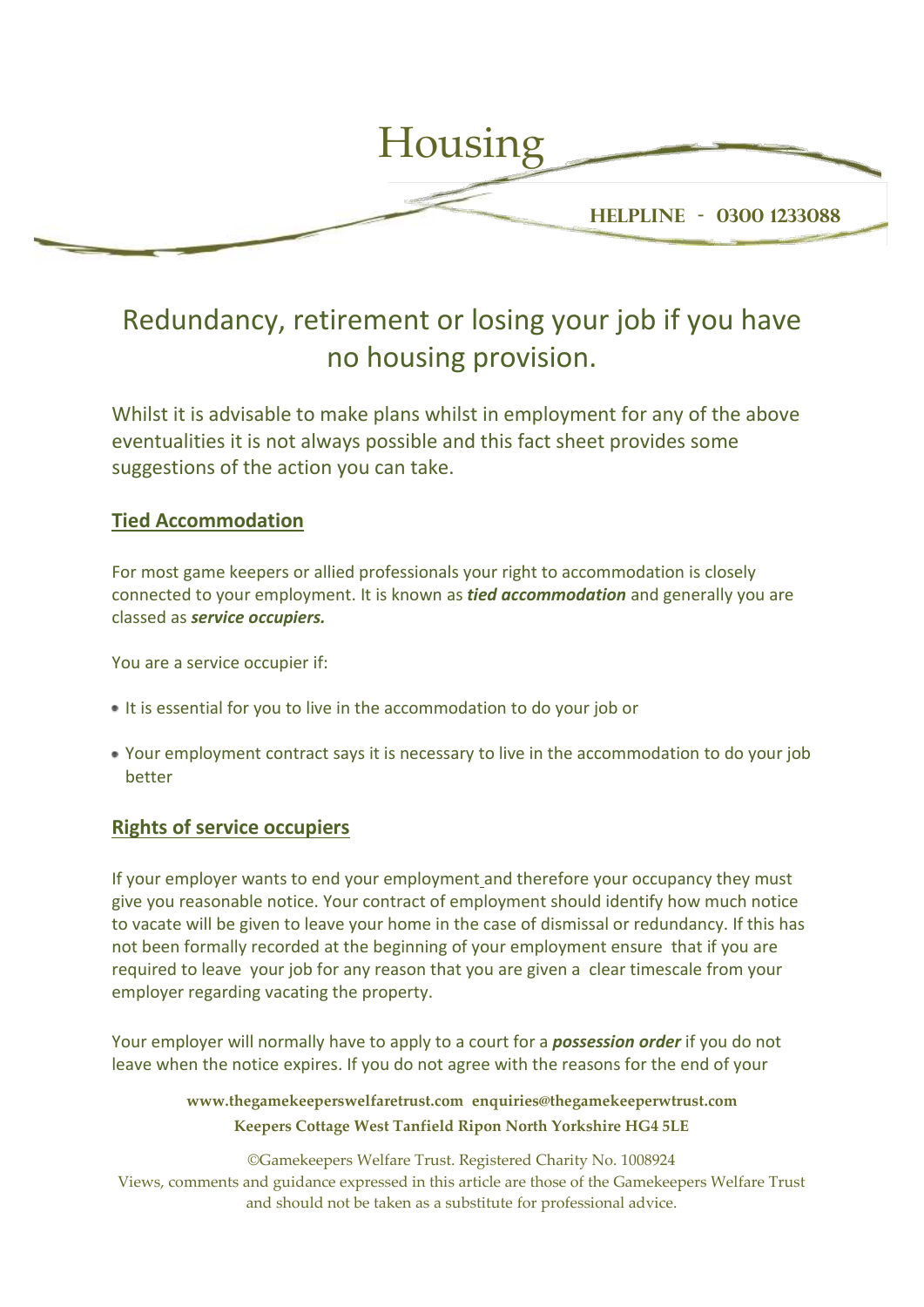employment you could apply to an employment tribunal but unless you are reinstated you will not get your accommodation back.

If you are asked to leave your accommodation and are unsure of your rights you should get legal advice from a solicitor. Advisors at Citizens Advice are also very knowledgeable and the service is free.

# **Options for re-housing**

If you are asked to leave your accommodation and are not moving to another job with tied housing arrangements the following options may be available to you:

## Apply for social housing from the Local Authority where you are living

The council must help you if you are legally homeless or if you are threatened with homelessness. How much help you get will depend upon your circumstances. So the council must assess your situation. You may qualify for emergency rehousing whilst you and your family are being assessed. It is best initially to contact your local council by phone in order to outline your situation. They may also provide details of housing associations to whom you could apply directly. Do this as soon as you are aware that you will need to vacate your home.

### Find privately rented accommodation

 You will need to consider whether to rent from a private landlord or through a letting agency. If you are on a low income you may receive financial help through the benefits system. The quickest way to search for property is online through a property search website.

#### Become an owner occupier

 You will need to provide a deposit and obtain a mortgage. Again look on line for suitable houses/flats for sale. It is always easier to obtain a mortgage if you are in work and can demonstrate that you can keep up with mortgage repayments. This is therefore a difficult option if you are not in employment.

Live with family or friends

#### **www.thegamekeeperswelfaretrust.com enquiries@thegamekeeperwtrust.com Keepers Cottage West Tanfield Ripon North Yorkshire HG4 5LE**

©Gamekeepers Welfare Trust. Registered Charity No. 1008924 Views, comments and guidance expressed in this article are those of the Gamekeepers Welfare Trust and should not be taken as a substitute for professional advice.